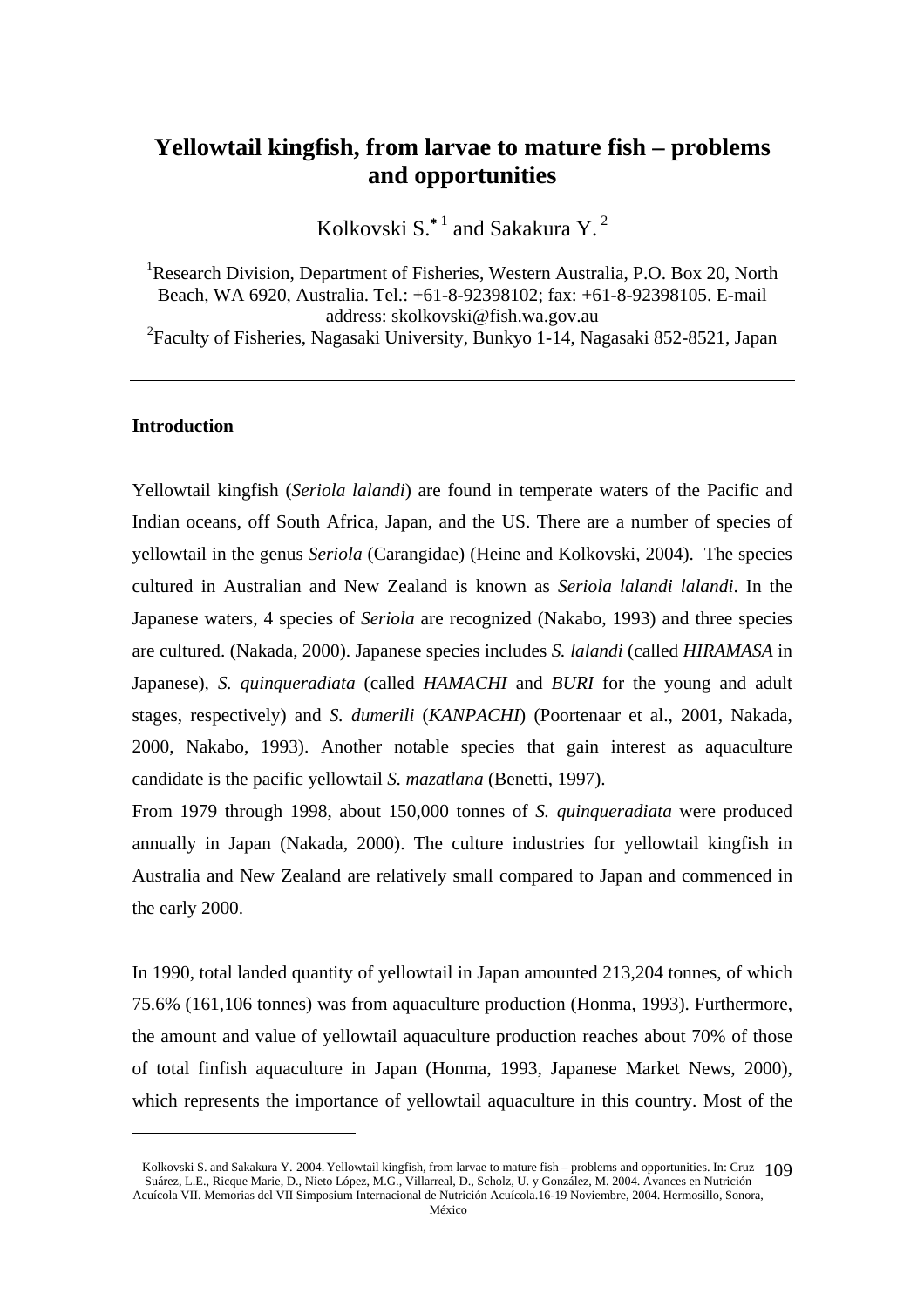Japanese yellowtails aquaculture production is *S. quinqueradiata* followed by *S. dumerili*. However, market value is higher for *S. dumerili* and *S. lalandi* than *S. quinqueradiata* due to the stock size in the Japanese waters and preferences of the Japanese people.

Aquaculture of Japanese yellowtails is based on juveniles caught in the wild. Juveniles of *S. quinqueradiata* range from about 10 to 70 mm in total length and are associate with a drifting seaweeds (Anraku and Azeta, 1965, Fukuhara et al., 1986, Sakakura and Tsukamoto, 1996). *S. dumerili* juveniles are also known to associate with drifting seaweeds, however, *S. lalandi* juveniles do not (Ochiai and Tanaka, 1986).



Figure 1a.



Kolkovski S. and Sakakura Yaw 1994 Yellowesi living fish in (Photo war form Tarkashi - and Lessand 1979) unities. In: Cruz 110 Suárez, L.E., Ricque Marie, D., Nieto López, M.G., Villarreal, D., Scholz, U. y González, M. 2004. Avances en Nutrición Acuícola VII. Memorias del VII Simposium Internacional de Nutrición Acuícola.16-19 Noviembre, 2004. Hermosillo, Sonora, México Figure 1 a & b. Yellowtail kingfish (*Seriola quinqueradiata*) juveniles collected from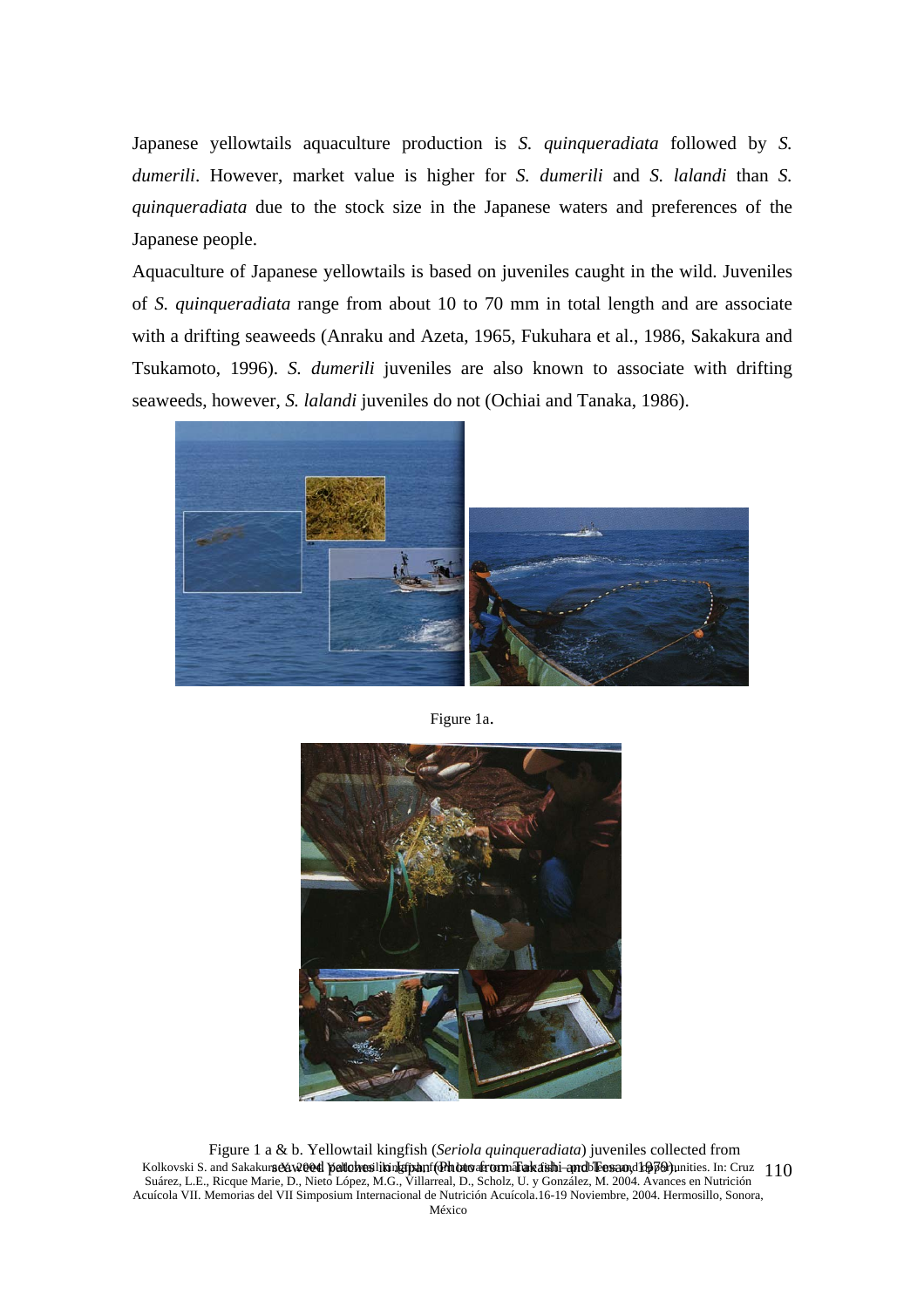Those juveniles associated with drifting seaweeds (called *MOJYAKO* in Japanese, which means small fish attached to seaweeds) are caught by round haul net (Figure 1a,b). The Japanese Fisheries Agency determines the number of juveniles that can be caught in order to preserve natural yellowtail populations (Honma, 1993). On the contrary, the Australian and New Zealand production of yellowtail kingfish is based solely on hatchery-reared fish.

## **Broodstock**

It is thought that there are different populations of *S. lalandi* from Japan and Australia-New Zealand (Nugroho et al., 2001, Smith, 1987), however, no significant divergence was found among the Australian, New Zealand and California population samples (Smith, 1987). Poortenaar et al. (2001) reported that 50% to 100% of wild females in northern New Zealand reach sexual maturity between 944 mm to 1275 mm total length. However, in captivity under natural light and constant temperature ( $20^{\circ}$ C  $\pm$  1°C), F1 yellowtail kingfish reach sexual maturity at 13 months of age with average weight of 3.2 kg and total length of 500 mm (Kolkovski, pers. comm.). Other reports from Australia (Gillanders et al., 1999 a,b, Marino et al., 1995) also confirm that wild *Seriola* sp. mature slower than cultured fish at around 3-4 years old and 800-1000 mm.

In captivity, the broodstock diet comprises of fresh or frozen fish, squid and mussels as is the case with many other marine finfish species.

In Australia, fresh feeds were supplemented with 'tailor-made' additives containing highly unsaturated fatty acids (HUFAs mainly eicosapentaenoic acid (EPA), decosahexaenoic acid (DHA) and arachidonic acid (AA), vitamins (with high levels of  $\alpha$  tocopherol and vitamin C) and immune stimulants. (Kolkovski, 2004).

Verakunpiriya et al. (1996) reported high egg quality using soft-dry pellets containing 10% krill meal as a source of astaxanthin. Watanabe et al. (1996), in a comparison between soft-dry pellets, moist pellets and frozen raw fish, found that the best egg quality achieved with soft-dry pellets. However, brood fish fed moist pellets produced

Kolkovski S. and Sakakura Y. 2004. Yellowtail kingfish, from larvae to mature fish – problems and opportunities. In: Cruz 111 Suárez, L.E., Ricque Marie, D., Nieto López, M.G., Villarreal, D., Scholz, U. y González, M. 2004. Avances en Nutrición Acuícola VII. Memorias del VII Simposium Internacional de Nutrición Acuícola.16-19 Noviembre, 2004. Hermosillo, Sonora,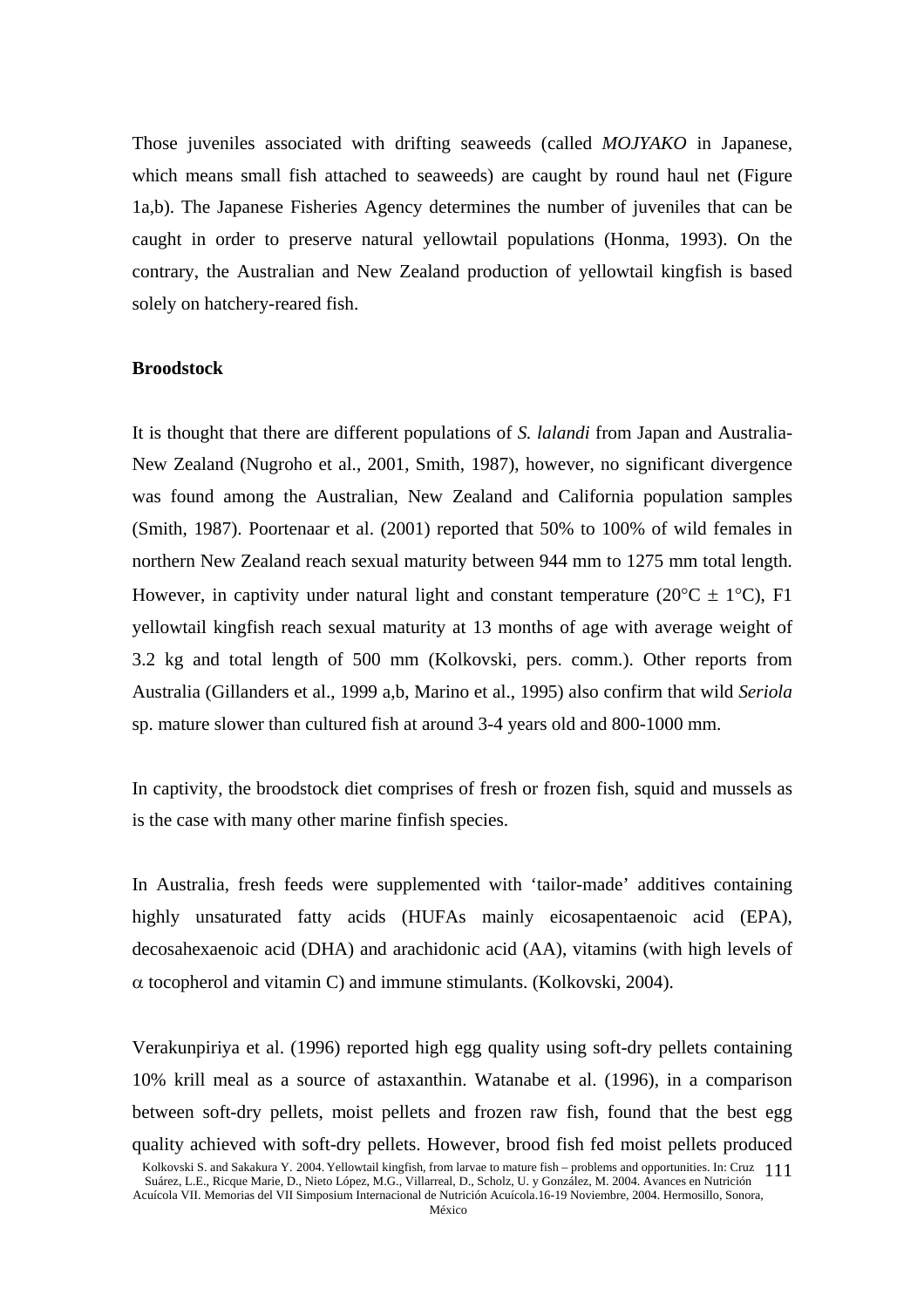double the number of eggs. Supplying frozen fish (no additional of supplements) to brood fish resulted in the poor egg fecundity. Addition of astaxanthin into the moist (Mushiake et al., 1993) and soft-dry pellets (Verakunpiriya et al., 1997b) improved egg quality.

*Seriola quinqueradiata* spawns naturally in tanks after conditioning under controlled photoperiod and/or temperature (Mushiake et al., 1998). Spawning may be triggered or inhibited by temperature change. Chuda et al. (2001) investigated artificial induction of oocyte maturation and ovulation by three different hormonal treatments (single injection of HCG at 500 IU/kg, priming injections of HCG one day after the single HCG injection and single implantation of LHRHa at 220-400 μg/kg in a cholesterol pellet) in *S. quinqueradiata*. They concluded that implantation of LHRHa was effective in terms of egg quality and that a priming injection of HCG increased the amount of ovulated eggs, however, when cost-effectiveness was considered, a single injection of HCG was deemed to be appropriate.

In Western Australia, using marine bore water with a relatively small change between summer and winter (20°C±1°C) *S. lalandi* developed gonads and spawn naturally at the natural spawning season (spring-summer) (Kolkovski, pers. comm.).

#### **Larvae rearing**

*Seriola* spp. larvae exhibit fast growth compared to other species such as sparids (red seabream, gilthead seabream). The eggs and first feeding larvae are relatively large at 1.1 mm diameter and 4.5 mm for eggs and larvae respectively (Kolkovski, pers. comm.). Therefore, standard rearing protocols can be used (PIRSA, 2002, Kolkovski, pers. comm.). The protocol includes enriched rotifers *Brachionus plicatilis* (large strain) from first feeding  $(10-30 \text{ rotifers ml}^{-1})$  and enriched *Artemia* from 12 days after hatching (DAH). Weaning on to a microdiet can commence at 20 DAH (PIRSA, 2002) and can even be administered as early as 15 DAH (Kolkovski, pers. comm.). In *S.* 

Kolkovski S. and Sakakura Y. 2004. Yellowtail kingfish, from larvae to mature fish – problems and opportunities. In: Cruz 112 Suárez, L.E., Ricque Marie, D., Nieto López, M.G., Villarreal, D., Scholz, U. y González, M. 2004. Avances en Nutrición Acuícola VII. Memorias del VII Simposium Internacional de Nutrición Acuícola.16-19 Noviembre, 2004. Hermosillo, Sonora,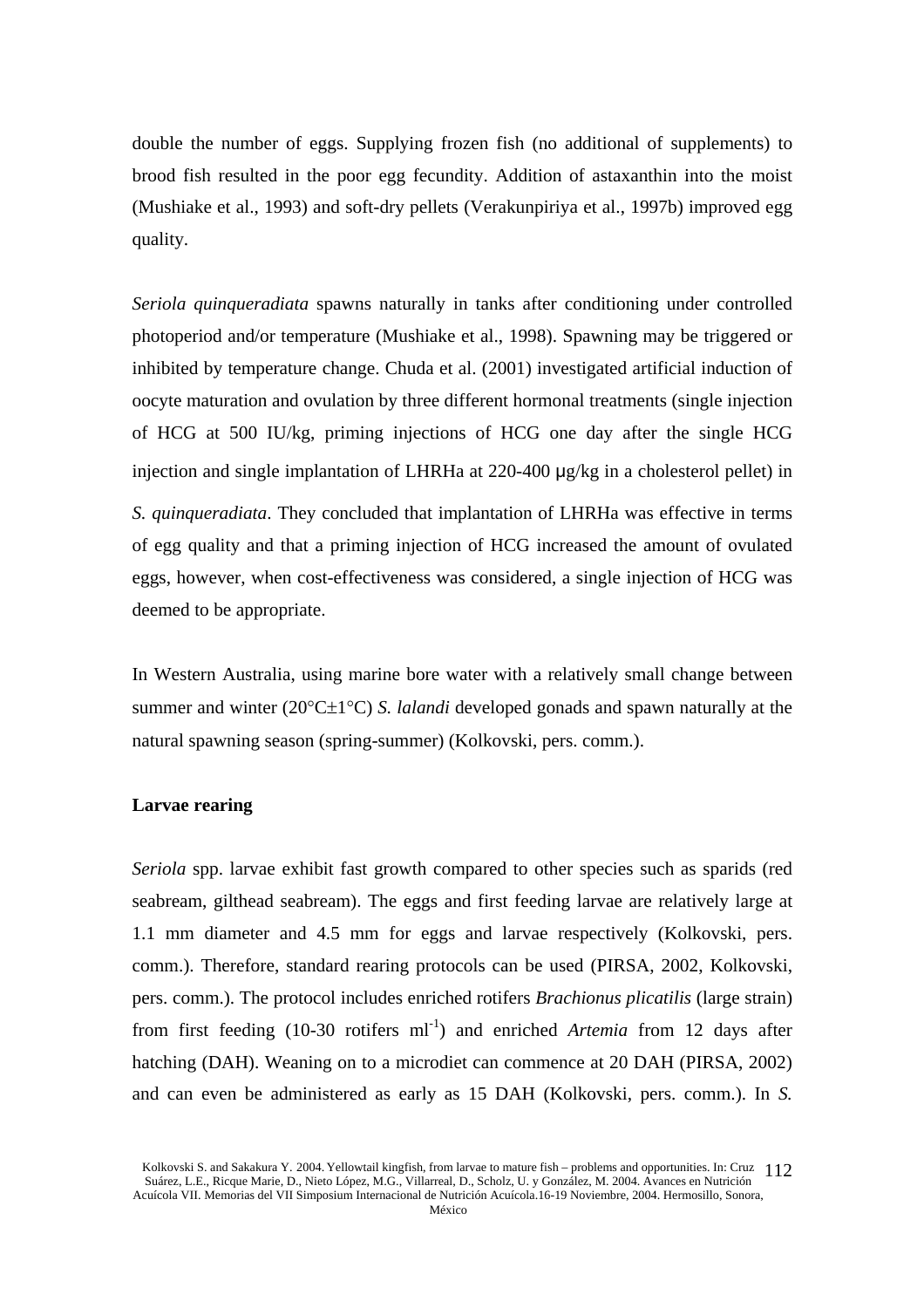*dumerili*, a simplified feeding regime, which shifts directly from rotifers to microdiet, was successful for seedling production (Shiozawa et al., 2003).

It has also been demonstrated that yellowtail (*S. quinqueradiata*) larvae require the addition of fatty acids such as n-3 highly unsaturated fatty acids (n-3 HUFA) including DHA and EPA to the diet. Remarkable findings for incorporation of DHA on the development of *S. quinqueradiata* were reported by Masuda et al. (1998, 1999). DHA is positively accumulated into the central nervous system of the yellowtail, and it is essential not only for the activity and quality of the fish but also for the development of schooling behaviour in the juvenile stage. These fatty acids are added to live feeds such as rotifers and *Artemia* (Furuita, et al., 1996, Kolkovski, 2004). Arakawa et al. (2002) compared fatty acid composition between reared and wild juveniles. They revealed that n-3 HUFA content of reared juveniles (especially 22:6n-3) is lower than that of wild fish whereas triglycerides are higher in reared fish. This finding suggests poorer quality of reared fish even though they were cultured with enriched rotifers and *Artemia*.

However, Benetti (1997) reported high mortalities during and after metamorphosis with Pacific yellowtail (*S. mazatlana*). Some bacterial infections occurred during the larvae stage. The infections were transferred by live enriched *Artemia*. A large experiment addressing this problem and looking at the bacteria levels at all the *Artemia* stages (hatching, enriching, etc.) was carried out. Comparison between several commercial and experimental enrichment products resulted in significant differences in survival of yellowtail kingfish (*S. lalandi*) post-larvae at 30 days after hatching (Kolkovski, 2004). Generally, there are 2 peaks of mortality in the process of seedling production in *Seriola*. One is the so-called 'critical period' with high mortality occurring from hatching to the first feeding period (Sakakura and Tsukamoto, 1999, Yamazaki et al., 2002). The other is caused by cannibalism in the juvenile stages (Sakakura and Tsukamoto, 1999, Yamazaki et al., 2002). During the mouth-opening phase, larvae of *S. quinqueradiata* and *S. dumerili* tend to sink at the bottom of the rearing tank, and this causes high mortality. This mortality was reduced by the strong aeration (Shiozawa et al., 2003, Yamazaki et al., 2002). To prevent such occurrences, a special system was developed. The larvae rearing system is based on up-welling current, preventing the larvae from sinking to the bottom of the tank. The system was also proved to be very efficient when

Kolkovski S. and Sakakura Y. 2004. Yellowtail kingfish, from larvae to mature fish – problems and opportunities. In: Cruz 113 Suárez, L.E., Ricque Marie, D., Nieto López, M.G., Villarreal, D., Scholz, U. y González, M. 2004. Avances en Nutrición Acuícola VII. Memorias del VII Simposium Internacional de Nutrición Acuícola.16-19 Noviembre, 2004. Hermosillo, Sonora,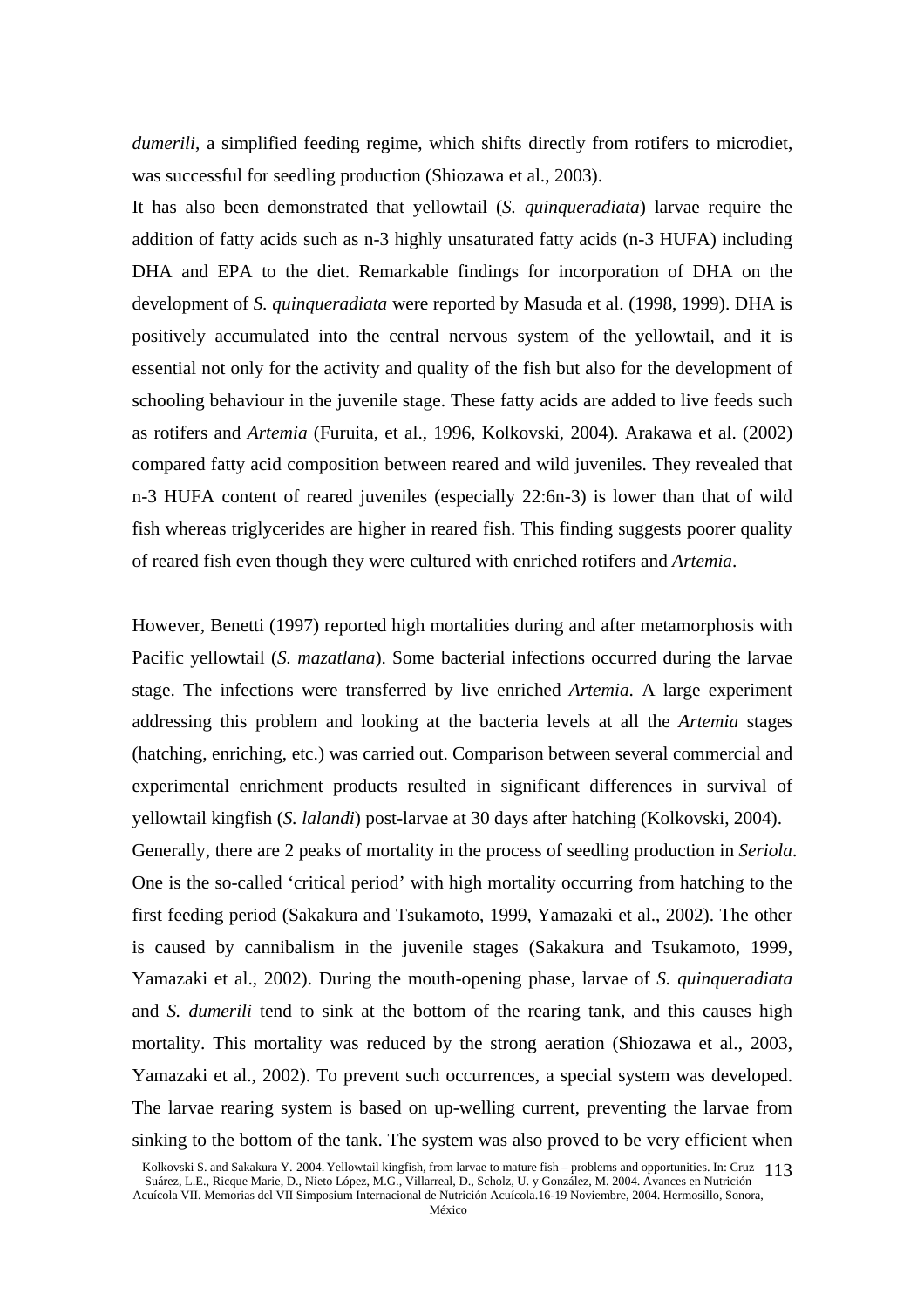dry microdiet was used, by retaining the inert particle longer in the water column (Kolkovski et al., 2004).



Figure 2. Diagram of size grading for yellowtail (redrawn from Shiozawa et al., 2003).

Cannibalism are found in the process of seedling production of *S. quinqueradiata* (Mizuta, 1981, Sakakura and Tsukamoto, 1996), *S. dumerili* (Shiozawa et al., 2003) and *S. lalandi* (Ebisu and Tachihara, 1993). *S. quinqueradiata* and *S. dumerili* are considered to be more aggressive than *S. lalandi*. In *S. quinqueradiata*, cannibalism is observed among the schools associated with drifting seaweeds in the field (Sakakura and Tsukamoto, 1996), and it was estimated by age determination that school members were formed from the same age batch (Sakakura and Tsukamoto 1997a). Cannibalistic behaviour is observed even in a low density, under a well fed condition, and among individuals of the same size (Sakakura and Tsukamoto, 1996, 1997b, 1998). It is considered that the aggressive behaviour of this species may not be an abnormal behaviour under extraordinary environmental conditions but a normal behaviour of healthy seedlings (Sakakura and Tsukamoto 1998). Therefore, size grading can be most effective to reduce cannibalism in *Seriola*.

At nighttime, juvenile yellowtails cease swimming and drift at surface to make dense patchiness in the rearing pond and are easy to handle (Sakakura and Tsukamoto 1997b). Shiozawa et al. (2003) reported that size grading at night (Figure 2) improved total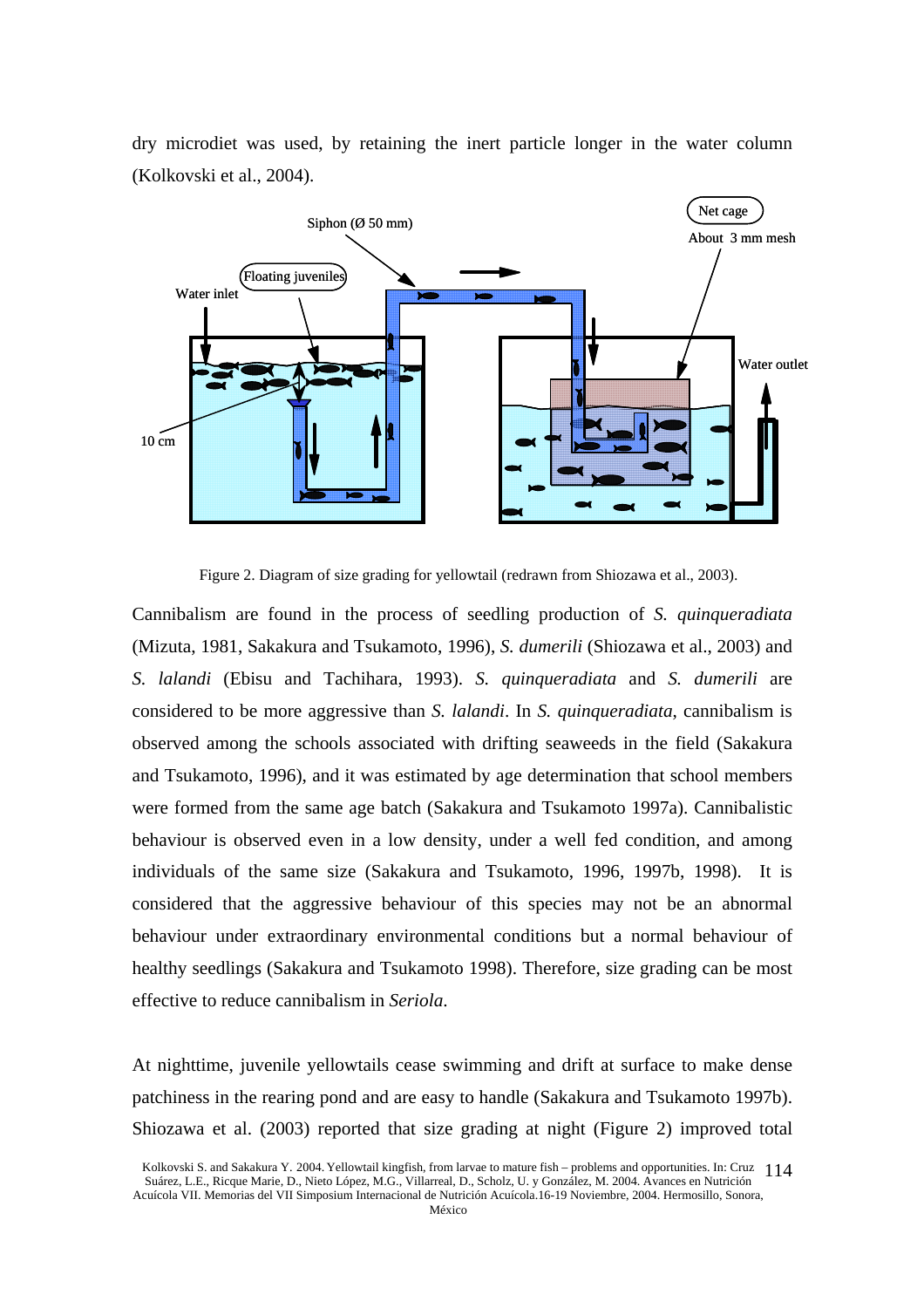production of juvenile *S. dumerili* by 150-300%. This size-grading method is also effective in *S. quinqueradiata* (Yamazaki et al., 2002).

In wild conditions, juvenile yellowtail schools are formed by the same batch as estimated from age composition (Sakakura and Tsukamoto, 1997a). They aggregate to drifting seaweed in current rips, and forage on pelagic copepods and fish larvae, which are not associated with the seaweed (Anraku and Azeta, 1965, Sakakura and Tsukamoto, 1996). Field observations also revealed that the body sizes of school members are uniform  $(CV = 15 \%)$ , and that cannibalism occurs among school members (Sakakura and Tsukamoto, 1996). Therefore, aggressive behaviour and social rank in schools of yellowtail are assumed to make the body size of school members uniform both in wild and artificially rearing groups conditions (Sakakura and Tsukamoto, 1999). The fact that *S. lalandi* is less aggressive than other 2 species may reflect the difference in the ecology of early life stage, as *S. lalandi* do not utilize the drifting seaweeds.

#### **Deformities**

One of the biggest problems with yellowtail kingfish is the level of deformities that occur in hatchery-reared fish. This problem is common to fish cultured in different places including Japan, Australia and New Zealand. The deformity prevents the utilization of artificial seedlings for aquaculture by fish farmers in Japan and presents the biggest problem in the culture of *Seriola sp*.

The deformities range from skeleton deformities (fused vertebrates, scoliosis), jaw deformities (bended lower jaw, shorter jaw), operculum (shorter or missing) and compacted body and tail (Figure 3a-d). Although some work were carried out looking at deformities with several fish species the cause to the deformities in hatchery-reared fish is still not clear (Poortenaar et al. 1999).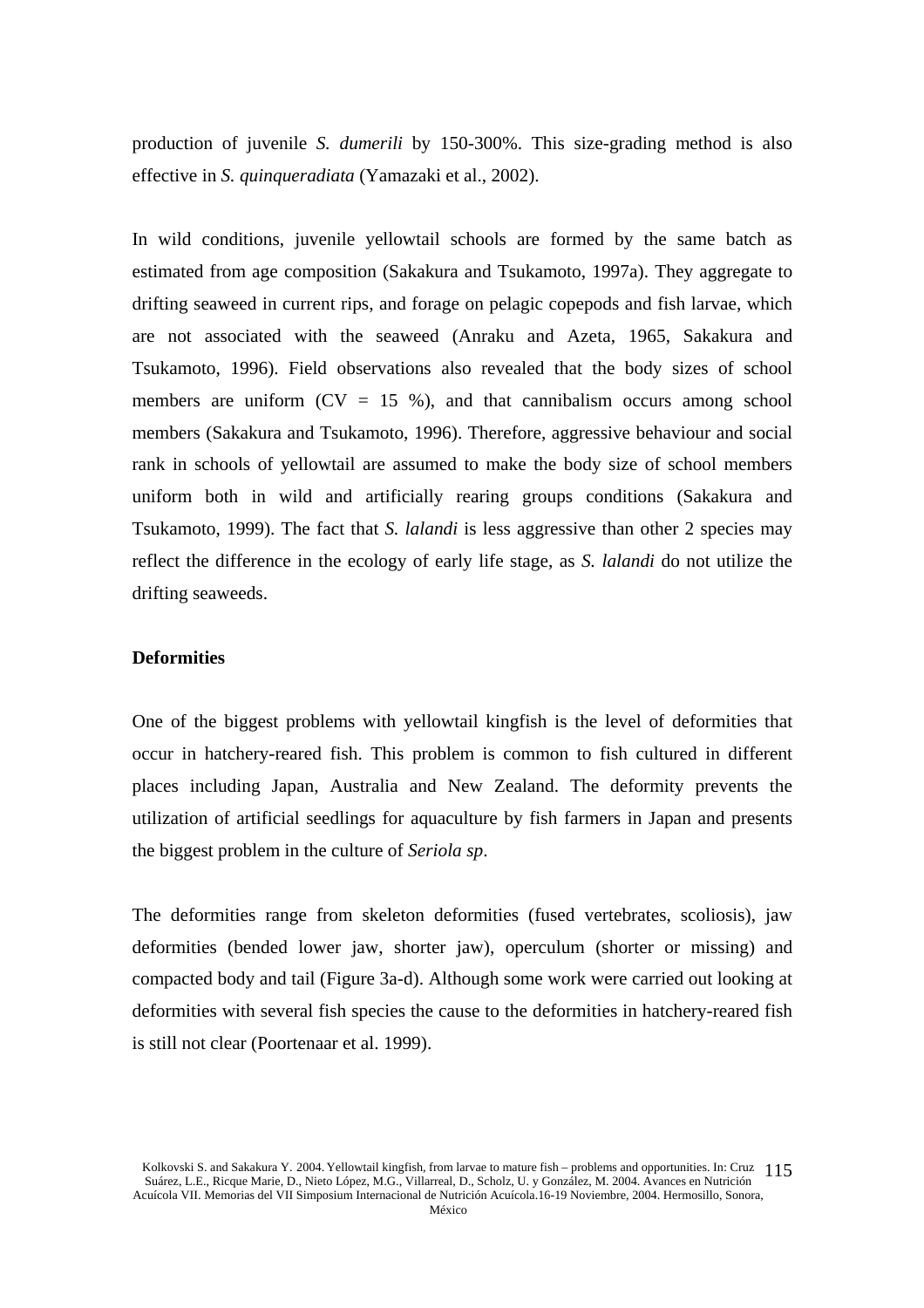













Figure 3 a-d. Deformities in yellowtail kingfish, a & b - skeleton, c – lower jaw, d – operculum.

Kolkovski S. and Sakakura Y. 2004. Yellowtail kingfish, from larvae to mature fish – problems and opportunities. In: Cruz 116 Suárez, L.E., Ricque Marie, D., Nieto López, M.G., Villarreal, D., Scholz, U. y González, M. 2004. Avances en Nutrición Acuícola VII. Memorias del VII Simposium Internacional de Nutrición Acuícola.16-19 Noviembre, 2004. Hermosillo, Sonora, México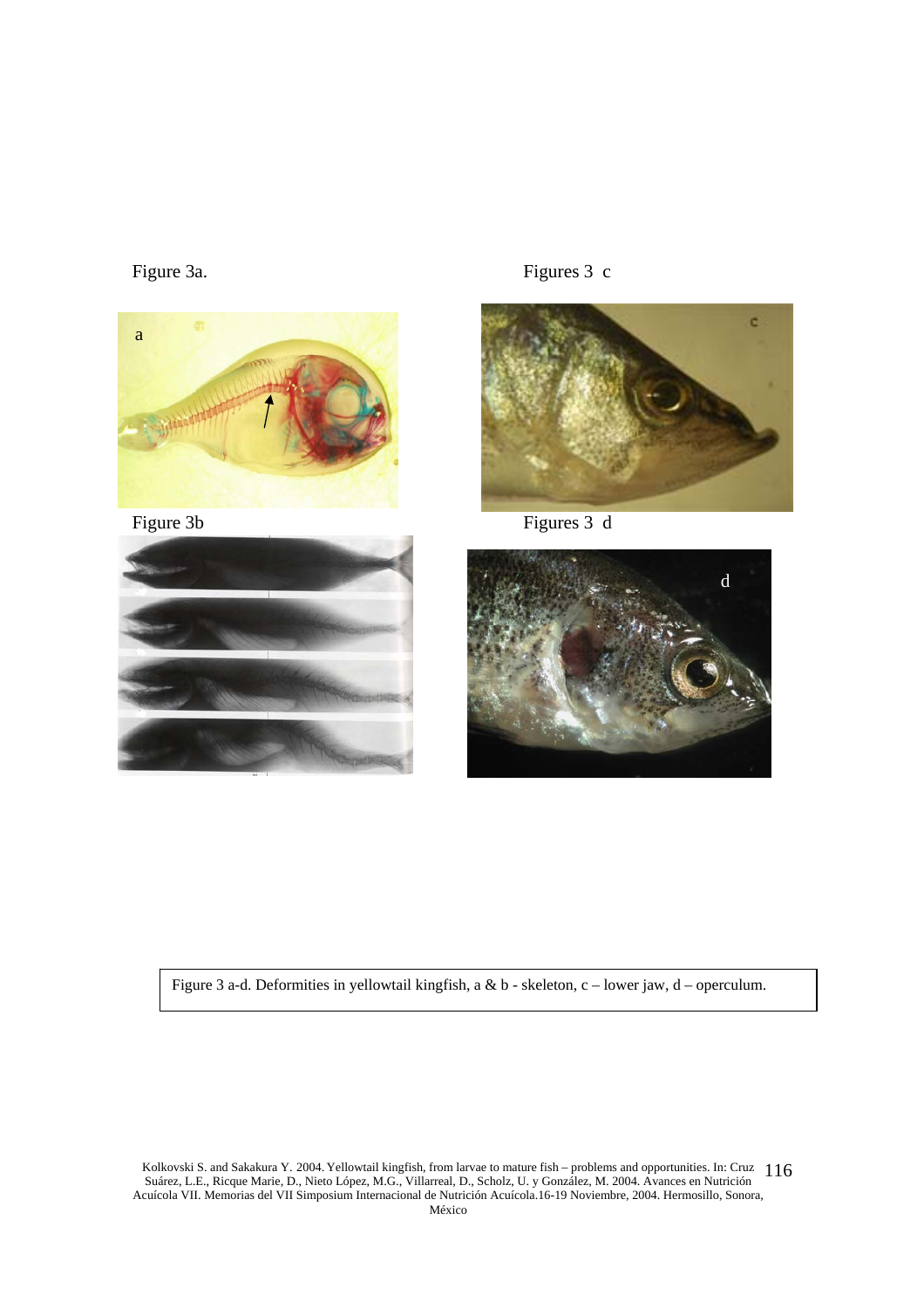Previous works suggested that 'mega' doses of vitamins  $E$  ( $\alpha$  tocopherol) and  $C$ (ascorbic acid) might increase stress resistance in fish (Merchie et al., 1995, Kolkovski et al., 1998). Therefore, an experiment looking at the effect of inclusion of 'mega' doses of vitamins E and C in 'tailor-made' enrichment to rotifers and/or *Artemia* on stress resistance and deformity occurrence in *S. lalandi* larvae were carried out (in collaboration with the New Zealand Institute for Water and Atmospheric, Bream bay, NZ).

The experiment comprises four treatments involving different combination of basic enrichment and 'mega' dose vitamins for rotifers and/or *Artemia*. Initial results suggested that 'mega' dose of vitamin E and C have significant effect on yellowtail kingfish growth when added to *Artemia* enrichment. However, no significant difference was found when added to the rotifer enrichment. Larvae fed *Artemia* enriched with 'mega' dose vitamins resulted in a significantly lower incidence of deformities compared to larvae fed the base enrichment (Kolkovski pers. comm.).

Initial results also shown that 'mega' doses of vitamins E and C are also effective with other species such as mahi-mahi *Coryphaena hippurus* (Nell and Kolkovski, pers. comm.)

#### **Grow out**

In Japan, yellowtail are grown out in traditional square sea cages ranging from 4 x 4 x 4 m up to 50 x 50 x 50 m, with metal and reinforced plastic frameworks (Honma 1993, Figure 4). In recent years, 'polar circle' type cages were also introduced. The advantages to this system are good water exchange, low maintenance costs, and ease in harvesting (Nakada, 2000). Biofouling of the nets can be a problem, and frequent net exchanges may be required, especially as the fish grow.

Kolkovski S. and Sakakura Y. 2004. Yellowtail kingfish, from larvae to mature fish – problems and opportunities. In: Cruz 117 Suárez, L.E., Ricque Marie, D., Nieto López, M.G., Villarreal, D., Scholz, U. y González, M. 2004. Avances en Nutrición Acuícola VII. Memorias del VII Simposium Internacional de Nutrición Acuícola.16-19 Noviembre, 2004. Hermosillo, Sonora,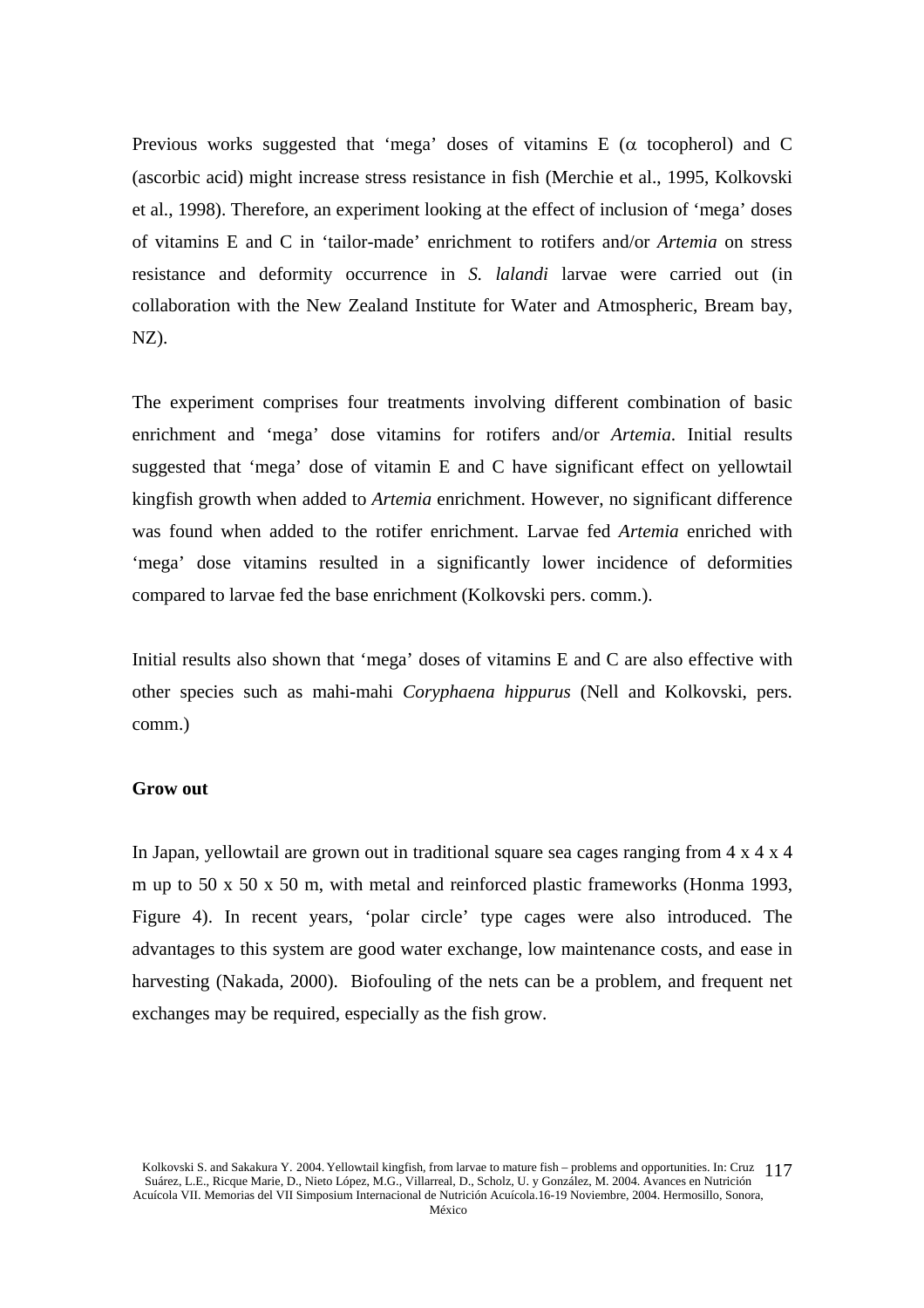

Figure 4. Cage culture in Japan, traditional square cages.

In South Australia, there are established grow out sites in sea cages off the Eyre Peninsula, Fitzgerald Bay, Arno Bay, and Port Lincoln. The cages ('polar circle' type) are 25 m in diameter and 4-8 m deep (Figure 5). Fingerlings of approximately 5 g size can be transferred to sea cages for grow out (PIRSA, 2002). The stocking density is determined by factors such as depth, area, and water current. A maximum standing crop of 10 kg fish m<sup>-3</sup> of seawater is allowable under South Australian aquaculture licence conditions (PIRSA, 2002). Between 100-200 juveniles m<sup>-3</sup> are stocked.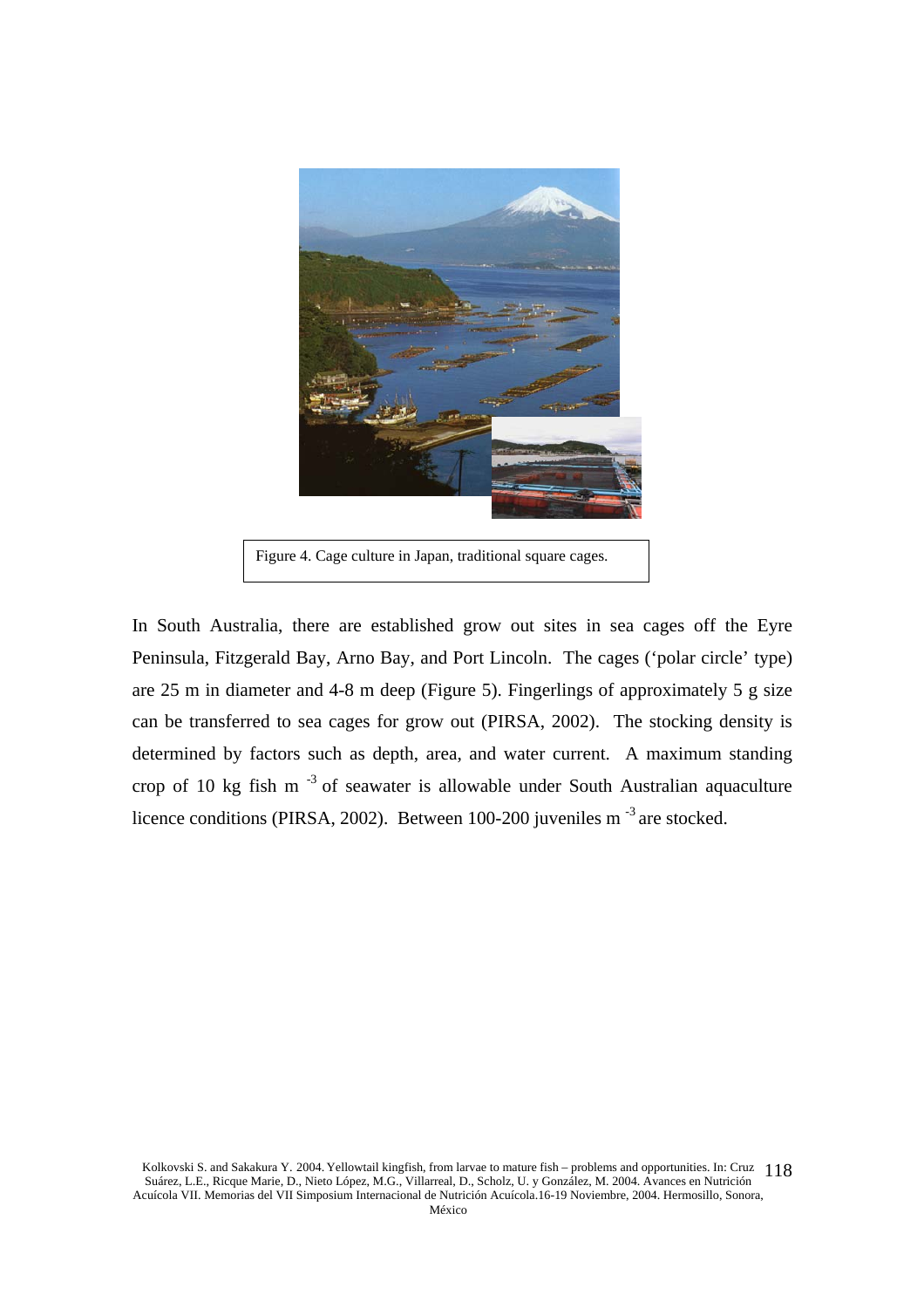

Figure 5. Cage culture in Australia, 'polar circle' type cage and feeding pellets using blower.

Site location is extremely imported since combination of shallow water depth and muddy bottom increase the probability of skin and gill flukes epidemics. Due to this problem, cages must be rotated to different locations periodically.

In most cases on-shore grow-out is not considered cost effective, especially compared to sea cages, mainly, due to the high capital costs and other costs associated with maintenance. A unique opportunity is presented in Western Australia (WA) where holding facilities for western rock lobster (*Panulirus Cygnus*) exist along the west coast. These facilities were built to hold live cray fish during the fishing season. These facilities, in many cases, can hold tens of metric tonnes of live lobsters. Therefore, they have a very high pumping capacity and the tanks and raceways are ideal as fish rearing facilities (Figure 6). A pilot scale trial was carried out to test whether it is possible and commercially feasible to rear yellowtail kingfish in the out-of-fishing season period. 1200 and 600 juvenile yellowtail (130 days old, ~250 g) where transferred to Batavia Coast Fisheries, Geraldton (North West coast of WA, ~20°C) and Great Southern Marine Hatcheries, Albany (South West coast of WA,  $\sim$ 17°C), respectively, for the grow-out trials. The fish were split to ten rock lobster holding raceways (Batavia) and three abalone raceways (Albany). Initial biomass ranged from 14 to 28 kg/m<sup>3</sup> and final biomass reached 60 to 80 kg/m<sup>3</sup>. The fish were grown in these facilities for 100 days and during this period more than double their weight. The temperature ranged between

México

Kolkovski S. and Sakakura Y. 2004. Yellowtail kingfish, from larvae to mature fish – problems and opportunities. In: Cruz 119 Suárez, L.E., Ricque Marie, D., Nieto López, M.G., Villarreal, D., Scholz, U. y González, M. 2004. Avances en Nutrición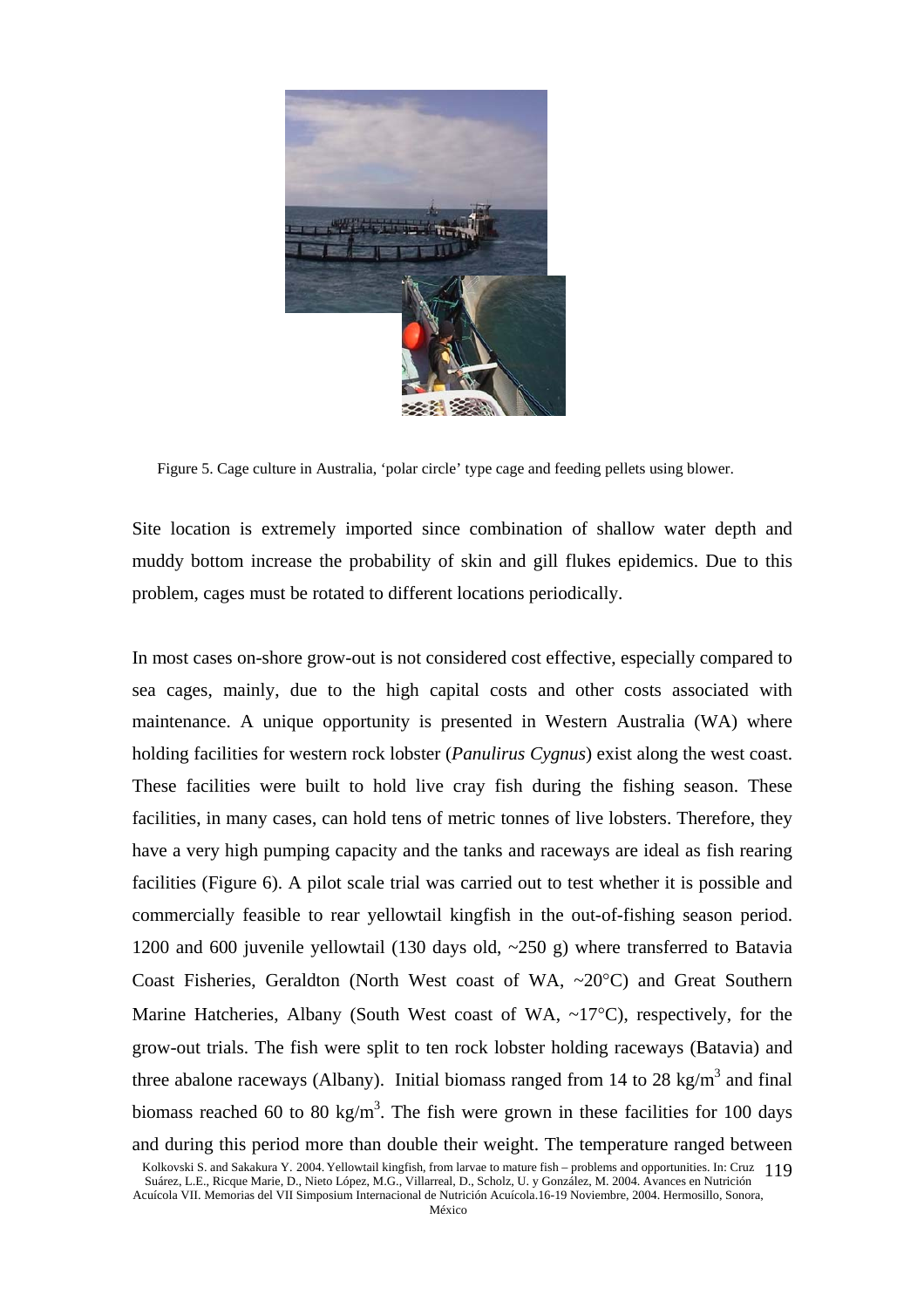$17^{\circ}$ C and  $21^{\circ}$ C (winter season, July – November), below the optimal temperature for this species (Kolkovski, 2004).



Figure 6. Rock lobster holding facility in Western Australia used for yellowtail kingfish grow out.

In South Australia under sea cage culture conditions, yellowtail kingfish grow rapidly. Juveniles weighing 8-50 g can reach 1.5 kg by the end of a 6-8 month growing season (PIRSA, 2002). However, due to low water temperatures, the fish stop growing in winter and they are held in a steady state condition.

## **Feed**

In Australia and New Zealand, yellowtail kingfish are reared exclusively on dry pellet (PIRSA, 2002, Kolkovski pers. comm.). In Japan, "trash fishes", which are discarded from the catch of other fisheries, were initially used in yellowtail culture (Nakada, 2000). As demand exceeded the supply of trash fishes, sardines became the primary feed, especially minced frozen fish. Sardines as a sole feed led to nutritional disorders due to unsuitable protein and energy levels. Also, the fat content of sardines changes dramatically with season and location (Nakada, 2000). If fed only Japanese anchovy, feeding activity decreases and mortality occurs due to a deficiency in vitamin B1. This

Kolkovski S. and Sakakura Y. 2004. Yellowtail kingfish, from larvae to mature fish – problems and opportunities. In: Cruz 120 Suárez, L.E., Ricque Marie, D., Nieto López, M.G., Villarreal, D., Scholz, U. y González, M. 2004. Avances en Nutrición Acuícola VII. Memorias del VII Simposium Internacional de Nutrición Acuícola.16-19 Noviembre, 2004. Hermosillo, Sonora,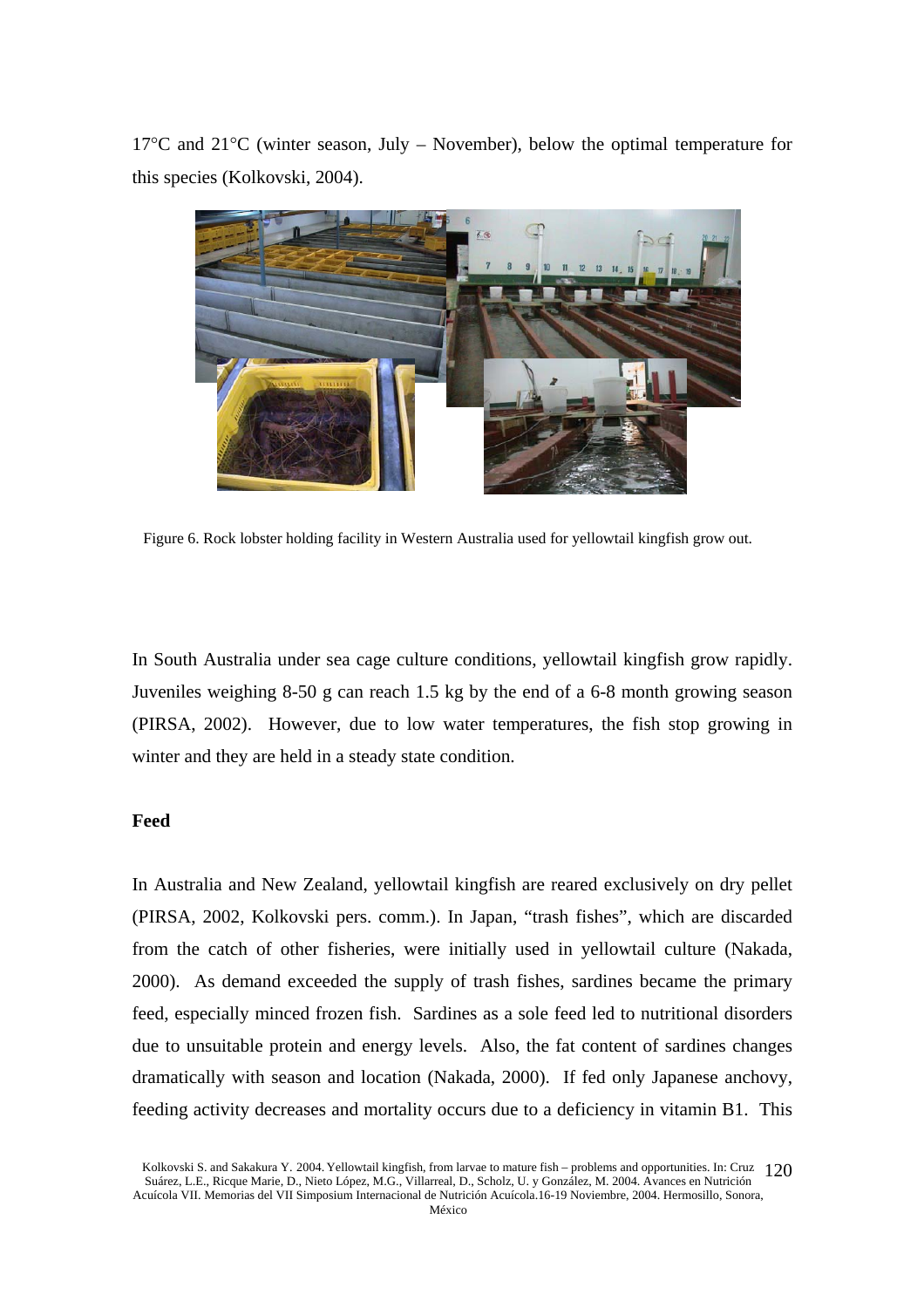can be avoided by adding vitamin B1 to the feed. Other vitamins, such as C and E are also added to prevent oxidation and deterioration of fat.

Yellowtail (*S. quinqueradiata*) fingerlings were fed diets with differing levels of protein (35-55%) and lipid (6-20%). Growth rate and feed efficiency were higher in fish fed on diets containing around 50% protein, 15% lipid and an n-3HUFA level of 2.1% (Takeuchi et al., 1992). Similar results were reported for *S. dumerili*, with best growth at 50% protein, but the effect of lipid level was not significant, nor were nutritive parameters such as feed intake, feed conversion ratio, and PER (Jover et al., 1999).

In a comparison between 3 commercial finfish diets fed to yellowtail kingfish (*S. lalandi*) juveniles  $(57 \pm 5)$  for 42 days (between 94 and 136 DAH) yielded no significant growth differences. The protein – lipid ratios were as follow, 45%:25%, 54%:18% and 50% (Kolkovski and Glencross, pers. comm.).

## **Diseases**

*Seriola* species are considered to be robust species with relatively strong stress resistance. However, there are several health issues that present a challenge for culture. The main health problems in Australia and New Zealand include flatworm (fluke) parasites (*Benedenia seriolae* and *Zeuxapta seriolae*) that inhabit the skin and gills in yellowtail (Sharp et al., 2000, Figure 7a&b). These flatworms can cause reduced appetite, slower growth, and in extreme cases can cause death to the host by loss of osmotic control (skin flukes) or anoxia (gill flukes) (Sharp et al., 2001). In 2003, Farms in South Australia have lost up to 15,000 fish (39 tonnes) with a value of AU\$600,000. Mild infections can be treated with hydrogen peroxide in water temperatures below  $25^{\circ}$ C, and severe infections or during periods of warmer temperatures, can be treated with praziquantel or formalin. These treatments in cage culture systems present major time, manpower and cost burdens.

A breeding project is ongoing in Japan, which uses QTL markers to indicate broodstock resistant to the diseases by (Ohara et al., 2003).

Kolkovski S. and Sakakura Y. 2004. Yellowtail kingfish, from larvae to mature fish – problems and opportunities. In: Cruz 121 Suárez, L.E., Ricque Marie, D., Nieto López, M.G., Villarreal, D., Scholz, U. y González, M. 2004. Avances en Nutrición Acuícola VII. Memorias del VII Simposium Internacional de Nutrición Acuícola.16-19 Noviembre, 2004. Hermosillo, Sonora,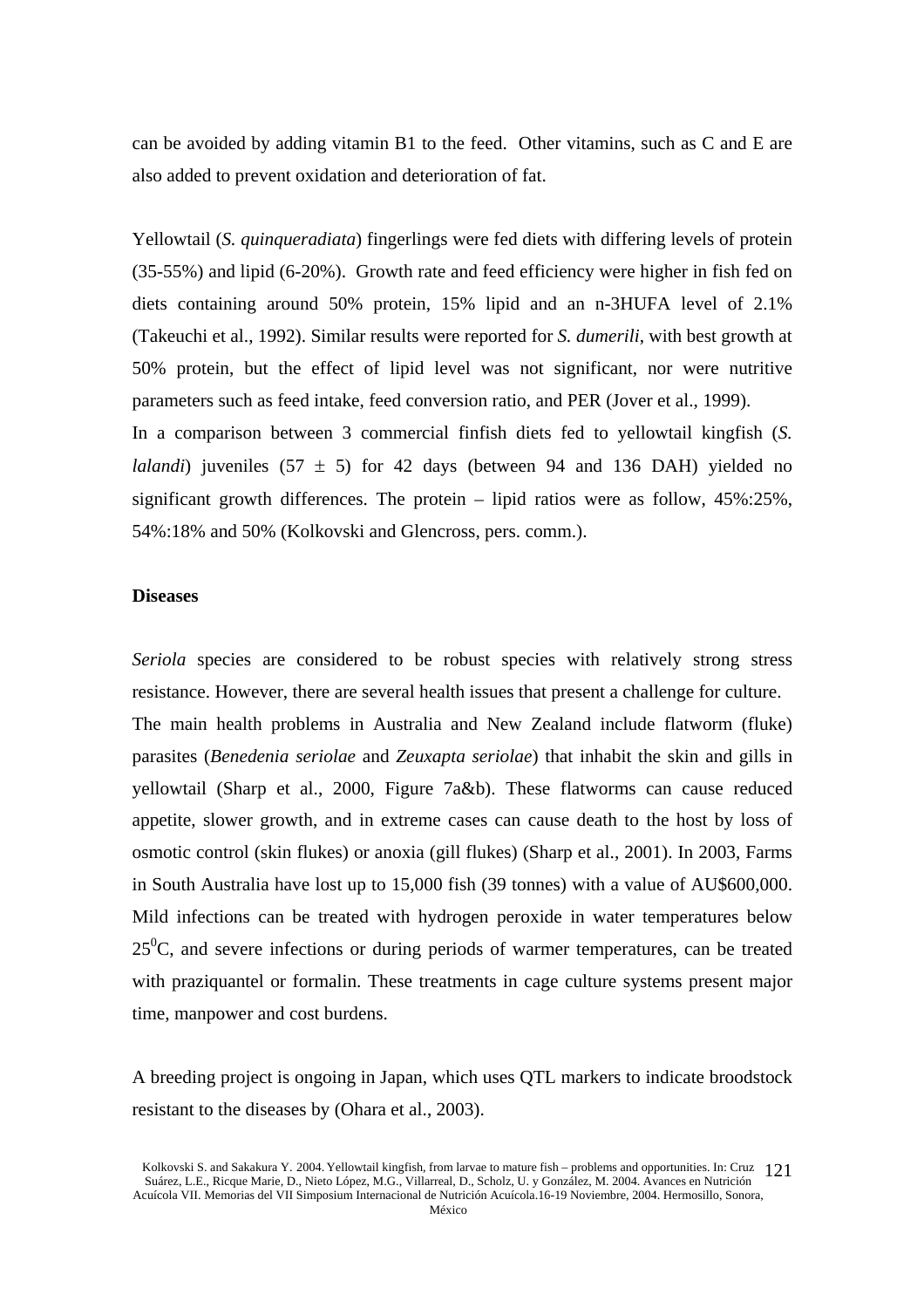



Figures 7 a & b. Gills and skin flukes (Photo from Takashi and Tesao, 1979).

## **Future needs**

Several improvements needed for culture of *Seriola spp* have been outlined (Nakada, 2000, Benetti, 2000, Sakakura and Kolkovski, pers. comm.):

1. Improved production of juveniles year around, which have better growth rates and less vulnerability to diseases.

2. Increased resistance to parasites in cage culture systems (mainly in Australia).

3. Reduced incidence of deformities in hatchery-reared fish.

4. Reduced and managed environmental impacts of fish farms (this can apply to any fish species).

5. Development of more efficient, 'environment friendly' feeds.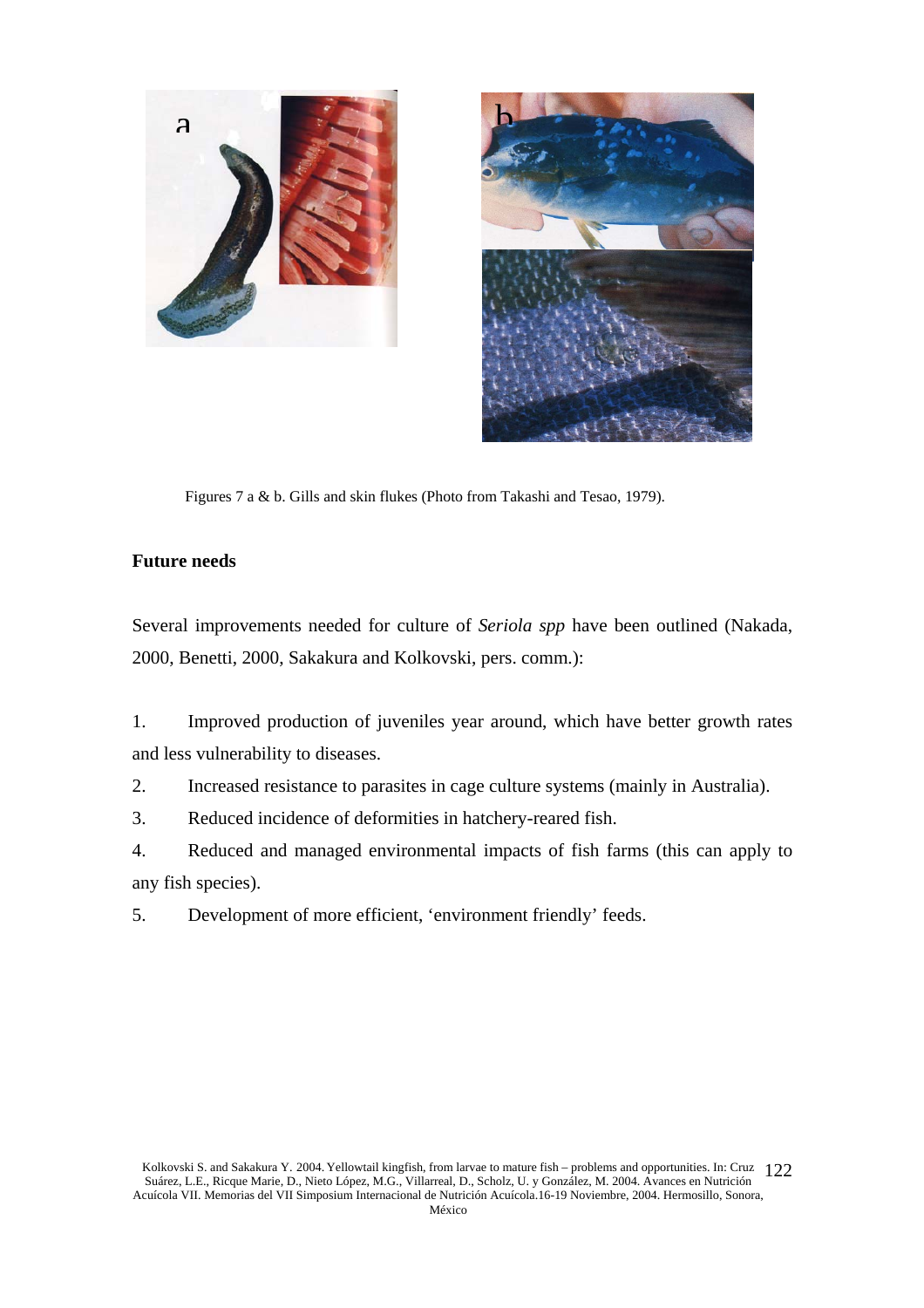### **References**

- Anraku, M. and Azeta, M. 1965. The feeding habits of larvae and juveniles of yellowtail, *Seriola quinqueradiata* Temminck et Schlegel, associated with floating seaweeds. *Bulletin of the Seikai Regional Fisheries Research Laboratory* 33: 14-15. (in Japanese)
- Arakawa, T., Ishizaki, Y., Chuda, H., Shimizu, K., Arimoto, M., and Takeuchi, T. 2002. Comparison of lipid classes and fatty acid compositions between hatchery reared and wild caught yellowtail *Seriola quinqueradiata* juveniles. Nippon Suisan Gakkaishi 68: 374-381. (in Japanese)
- Benetti, D.D. 1997. Spawning and larval husbandry of flounder (*Paralichthys woolmani*) and Pacific yellowtail (*Seriola mazatlana*), new candidate species for aquaculture. Aquaculture 155: 307- 318.
- Benetti, D.D. 2000. Aquaculture of pelagic marine fish: I. Yellowtail amberjacks (*Seriola quinqueradiata, S. lalandi, S. dumerili* and *S. mazatlana*). The Advocate, April, pp. 20.
- Chuda, H., Imayoshi, T., Arakawa, T., and Matsuyama, M. 2001. Hormonal treatment for induction of oocyte maturation and ovulation in cultured yellowtail, *Seriola quinqueradiata*. Sci. Bull. Fac. Agric. Kyushu University 55: 169-177.
- Ebisu, R. and Tachihara, K. 1993. Mortality caused by cannibalism in seed production of gold striped amberjack *Seriola lalandi*. Bulletin Nagasaki Prefecture Institute Fisheries 19: 1-7 (in Japanese).
- Fishery Journal. 1989. Yamaha Motor Co., Ltd., Shizuoka, Japan. No. 29 (Japan).
- Fukuhara, O., Nakagawa, T.and Fukunaga, T. 1986. Larval and juvenile development of yellowtail reared in the laboratory. Nippon Suisan Gakkaishi 52: 2091-2098.
- Furuita, H., Takeuchi, T., Watanabe, T., Fujimoto, H., Sekiya, S., and Imaizumi, K. 1996. Requirements of larval yellowtail for eicosapentaenoic acid, docosahexanoic acid, and n-3 highly unsaturated fatty acid. Fisheries Science 62(3): 372-379.
- Gillanders, B.M., Ferrell, D.J., and Andrew, N.L. 1999a. Aging methods for yellowtail kingfish (*Seriola lalandi*), and results from age- and size-based growth models. Fishery Bulletin 97: 812-827.
- Gillanders, B.M., Ferrell, D.J., and Andrew, N.L. 1999b. Size at maturity and seasonal changes in gonad activity of yellowtail kingfish (*Seriola lalandi*; Carangidae) in New South Wales, Australia. N. Z. J. Mar. Freshwater Res. 33: 457-468.
- Jover, M., Garcia-Gomez, A., Tomas, A., De la Gandara, F., and Perez, L. 1999. Growth of Mediterranean yellowtail (*Seriola dumerili*) fed extruded diets containing different levels of protein and lipid. Aquaculture 179: 25-33.
- Heine, J. and Kolkovski, S. 2004. Potential aquaculture species for Western Australia, yellowtail kingfish *Seriola lalandi*. Fish Res. Rep., department of Fisheries, western Australia.
- Honma, A. 1993. Aquaculture in Japan. Japan FAO Association, Tokyo, pp. 98.
- Kolkovski, S. Czesny, S. Yackey, C., Moreau, R., Cihla, F., Mahan, D. and Dabrowski, K. 2000. The effect of vitamins C and E in (n-3) highly unsaturated fatty acids-enriched Artemia nauplii on growth, survival and stress resistance of fresh water walleye *Stizostediom vitreum* larvae. Aquaculture Nutrition 6: 199-206.
- Kolkovski, S and Kolkovski, J. 2004. Live feed enrichments and broodstock additives 'tailor made' to requirements. 11<sup>th</sup> International symposium on Nutrition and Feeding in Fish, Phuket, Thailand. Pp. 256.
- Kolkovski, S. 2004. Evaluation of Yellowtail Kingfish (*Seriola lalandi*) grow out in land-based and seacage systems and broodstock management. Report submitted to the Aquaculture Development Council of Western Australia.
- Kolkovski, S., Curnow, J. and King, J. 2004. Intensive rearing system for fish larvae research I. Marine larval rearing system. Aquaculture Engineering 295-308.
- Merchie, G., Lavens, P., Dhert, P., Dehasque, M., Nelis, H., De Leenheer, A. and Sorgeloos, P. 1995. Variation of ascorbic acid content in different live food organisms. Aquaculture 134: 325-337.
- Marino, G., Mandich, A., Massari, A., Andaloro, F., Porrello, S., Finoia, M.G., and Cevasco, F. 1995. Aspects of reproductive biology of the Mediterranean amberjack (*Seriola dumerili* Risso) during the spawning period. J. Applied Ichthyology 11: 9-24.

Kolkovski S. and Sakakura Y. 2004. Yellowtail kingfish, from larvae to mature fish – problems and opportunities. In: Cruz 123 Suárez, L.E., Ricque Marie, D., Nieto López, M.G., Villarreal, D., Scholz, U. y González, M. 2004. Avances en Nutrición Acuícola VII. Memorias del VII Simposium Internacional de Nutrición Acuícola.16-19 Noviembre, 2004. Hermosillo, Sonora,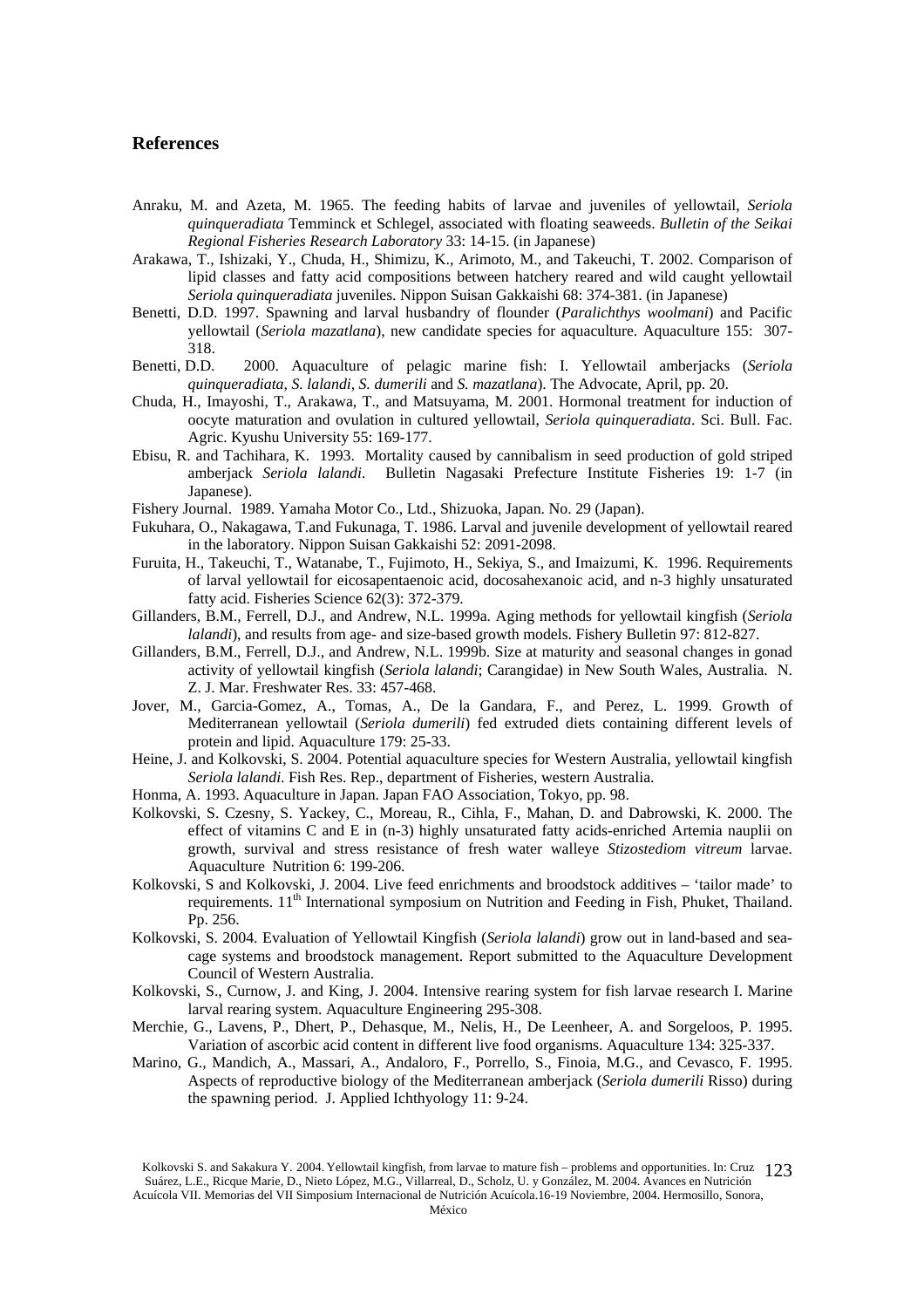- Masuda R, Takeuchi T, Tsukamoto K, Sato S, Shimizu K and Imaizumi K. 1999. Incorporation of dietary docosahexaenoic acid into the central nervous system in the yellowtail *Seriola quinqueradiata*. Brain Behav. Evol. 53: 173-179.
- Masuda R, Takeuchi T, Tsukamoto K, Ishizaki Y, Kanematsu M and Imaizumi K. 1998. Critical involvement of dietary docosahexaenoic acid in the ontogeny of schooling behaviour in the yellowtail. *J. Fish Biol*. 53: 471-484.
- Mizuta, Y. 1981. On the seedling production of Buri, *Seriola quinqueradiata*. Saibai Gyogyo Gijyutsu Kaihatsu Kenkyu (Technical Reports of Japanese Sea Ranching Programs) 10: 85-97 (in Japanese).
- Mushiake, K., Arai, S., Matsumoto, A., Shimma, H., and Hasegawa, I. 1993. Artificial insemination from 2 year-old cultured yellowtail fed with moist pellets. Nippon Suisan Gakkaishi 59: 1721-1726. (in Japanese)
- Mushiake, K., Kawano, K., Kobayashi, T., and Yamasaki, T. 1998. Advanced spawning in yellowtail, *Seriola quinqueradiata*, by manipulations of photoperiod and water temperature. Fisheries Science 64(5): 727-731.
- Nakabo, T. 1993. Fishes of Japan with Pictorial Keys to the Species. Tokai University Press. Tokyo. pp.1474. (in Japanese)
- Nakada, M. 2000. Yellowtail and related species culture. *In:* Stickney, R.R. (Ed.). 2000. Encyclopedia of Aquaculture. John Wiley & Sons, Inc. New York, NY. pp. 1007-1036.
- Nugroho, E, Ferrell, D.J., Smith, P., and Taniguchi, N. 2001. Genetic divergence of kingfish from Japan, Australia and New Zealand inferred by microsatellite DNA and mitochondrial DNA control region markers. Fisheries Science 67: 843-850.
- Ochiai, A., and Tanaka, M. Ichthyology (II). Kouseisyakouseikaku, Tokyo, pp.1139. (in Japanese)
- Ohara, E., Nishimura, T., Sakamoto, T., Nagakura, Y., Mushiake K., and Okamoto, N., 2003. Isolation and characterization of microsatellite loci from yellowtail *Seriola quinqueradiata* and crossspecies amplification within the genus *Seriola*. Molecular Ecology Notes, 3: 390-391.
- Primary Industries and Resources SA (PIRSA). 2002. Yellowtail kingfish aquaculture in SA. www.pir.sa.gov.au
- Poortenaar, C.W., Hooker, S., and Sharp, N. 1999. Where are we with kingfish aquaculture? Aquaculture Update, Autumn/Winter, pp. 9-10.
- Poortenaar, C.W., Hooker, S.H., and Sharp, N. 2001. Assessment of yellowtail kingfish (*Seriola lalandi lalandi*) reproductive physiology, as a basis for aquaculture development. Aquaculture 201: 271-286.
- Poortenaar, C., Hooker, S., and Sharp, N. 2000. Kingfish aquaculture research in New Zealand. Austasia Aquaculture Dec. 1999/Jan. 2000: 45-46.
- Sakakura, Y. and Tsukamoto, K. 1996. Onset and development of cannibalistic behaviour in early life stages of yellowtail. J. Fish Biology 48: 16-29.
- Sakakura, Y. and Tsukamoto, K. 1997a. Age composition in the schools of juvenile yellowtail, *Seriola quinqueradiata*, associated with drifting seaweeds in the East China Sea. Fisheries Science 63: 37-41.
- Sakakura, Y. and Tsukamoto, K. 1997b. Effects of water temperature and light intensity on aggressive behaviour in the juvenile yellowtails. Fisheries Science 63(1): 42-45.
- Sakakura, Y. and Tsukamoto, K. 1998. Effects of density, starvation and size differences on aggressive behaviour in juvenile yellowtails (*Seriola quinqueradiata*). J. Applied Ichthyology 14: 9-13.
- Sakakura, Y. and Tsukamoto, K. (1999). Ontogeny of aggressive behaviour in schools of yellowtail *Seriola quinqueradiata*. Environmental Biology of Fishes 56: 231-242.
- Sharp, N., Poortenaar, C., and Diggles, B. 2000. Controlling monogenean parasites in kingfish aquaculture. Proceedings of New Zealand Marine Science Society Conference.
- Sharp, N., Poortenaar, C., and Diggles, B. 2001. Monogenean parasites on NZ kingfish. Fish Farming International, Aug.:32.
- Shiozawa, S., Takeuchi, H., and Hirokawa, J. 2003. Improved seed production techniques for the amberjack, *Seriola dumerili*. Saibai Giken 31: 11-18. (in Japanese).
- Smith, A. K. 1987. Genetic variation and dispersal of the yellowtail kingfish, *Seriola lalandi*, from New South Wales water. Honours thesis, University of New South Wales, Australia. 46 pp.
- Takeuchi, T., Shiina, Y., Watanabe, T., Sekiya, S., and Imaisumi, K. 1992. Suitable protein and lipid levels in diet for fingerlings of yellowtail. Nippon Suisan Gakkaishi 58: 1333-1339.

Kolkovski S. and Sakakura Y. 2004. Yellowtail kingfish, from larvae to mature fish – problems and opportunities. In: Cruz 124 Suárez, L.E., Ricque Marie, D., Nieto López, M.G., Villarreal, D., Scholz, U. y González, M. 2004. Avances en Nutrición

Acuícola VII. Memorias del VII Simposium Internacional de Nutrición Acuícola.16-19 Noviembre, 2004. Hermosillo, Sonora,